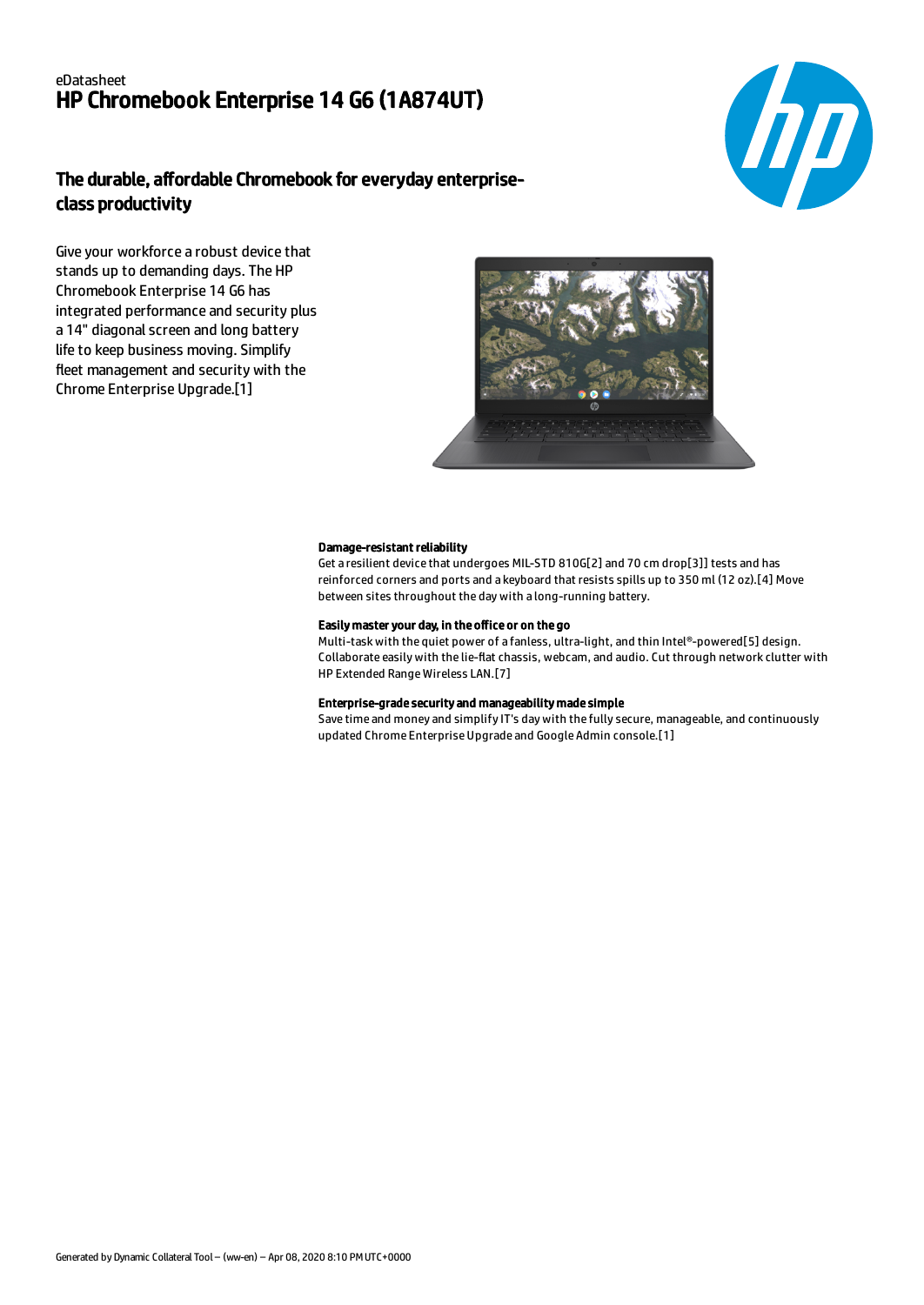# Specifications

| <b>Operating system</b>                      | Chrome OS™ 64                                                                                                                                                                                                                                                                                                                                                                                                                                                                                                                                                                 |
|----------------------------------------------|-------------------------------------------------------------------------------------------------------------------------------------------------------------------------------------------------------------------------------------------------------------------------------------------------------------------------------------------------------------------------------------------------------------------------------------------------------------------------------------------------------------------------------------------------------------------------------|
| <b>Product color</b>                         | Chalkboard gray                                                                                                                                                                                                                                                                                                                                                                                                                                                                                                                                                               |
| <b>Processor family</b>                      | Intel® Celeron® processor                                                                                                                                                                                                                                                                                                                                                                                                                                                                                                                                                     |
| <b>Processor</b>                             | Intel® Celeron® N4020 with Intel® UHD Graphics 600 (1.1 GHz base frequency, up to 2.8 GHz burst frequency, 4 MB<br>cache, 2 cores)[6]                                                                                                                                                                                                                                                                                                                                                                                                                                         |
| <b>Memory</b>                                | 4 GB LPDDR4-3733 SDRAM (onboard)                                                                                                                                                                                                                                                                                                                                                                                                                                                                                                                                              |
| <b>Internal Storage</b>                      | 32 GB eMMC                                                                                                                                                                                                                                                                                                                                                                                                                                                                                                                                                                    |
| <b>Optical drive</b>                         | Not included                                                                                                                                                                                                                                                                                                                                                                                                                                                                                                                                                                  |
| <b>Graphics</b>                              | Integrated                                                                                                                                                                                                                                                                                                                                                                                                                                                                                                                                                                    |
| Graphics (integrated)                        | Intel <sup>®</sup> UHD Graphics 600                                                                                                                                                                                                                                                                                                                                                                                                                                                                                                                                           |
| <b>Display</b>                               | 35.56 cm (14") diagonal HD SVA anti-glare WLED-backlit, 220 nits, 45% NTSC (1366 x 768)                                                                                                                                                                                                                                                                                                                                                                                                                                                                                       |
| <b>Display</b>                               | 14" diagonal HD SVA anti-glare WLED-backlit, 220 nits, 45% NTSC (1366 x 768) <sup>[7,9]</sup>                                                                                                                                                                                                                                                                                                                                                                                                                                                                                 |
| Display size (diagonal)                      | 35.56 cm (14")                                                                                                                                                                                                                                                                                                                                                                                                                                                                                                                                                                |
| Display size (diagonal)                      | 14"                                                                                                                                                                                                                                                                                                                                                                                                                                                                                                                                                                           |
| <b>Audio features</b>                        | HD audio, dual speakers, dual array microphone                                                                                                                                                                                                                                                                                                                                                                                                                                                                                                                                |
| Minimum dimensions ( $W \times D \times H$ ) | 32.65 x 22.7 x 1.83 cm                                                                                                                                                                                                                                                                                                                                                                                                                                                                                                                                                        |
| Minimum dimensions ( $W \times D \times H$ ) | 12.85 x 8.93 x 0.72 in                                                                                                                                                                                                                                                                                                                                                                                                                                                                                                                                                        |
| Weight                                       | Starting at 1.54 kg<br>(Weight will vary by configuration.)                                                                                                                                                                                                                                                                                                                                                                                                                                                                                                                   |
| Weight                                       | Starting at 3.38 lb<br>(Weight will vary by configuration.)                                                                                                                                                                                                                                                                                                                                                                                                                                                                                                                   |
| Keyboard                                     | Full-size island-style keyboard, chalkboard gray, spill-resistant, pick resistant                                                                                                                                                                                                                                                                                                                                                                                                                                                                                             |
| <b>Pointing device</b>                       | Touchpad with multi-touch gesture support                                                                                                                                                                                                                                                                                                                                                                                                                                                                                                                                     |
| Camera                                       | 720p HD camera                                                                                                                                                                                                                                                                                                                                                                                                                                                                                                                                                                |
| Ports                                        | 2 USB 3.1 Gen 1; 1 USB 3.1 Type-C® Gen 1 (Charge and video support, data transfer, power delivery); 1 Micro card<br>reader; 1 headphone/microphone combo; 1 HDMI 1.4b<br>(HDMI cable sold separately.)                                                                                                                                                                                                                                                                                                                                                                        |
| <b>Expansion slots</b>                       | 1 multi-format digital media reader<br>(Supports SD, SDHC, SDXC.)                                                                                                                                                                                                                                                                                                                                                                                                                                                                                                             |
| <b>Wireless</b>                              | Intel® Dual Band Wireless-AC 9560 802.11a/b/g/n/ac (2x2) Wi-Fi® and Bluetooth® 5 Combo, non-vPro™                                                                                                                                                                                                                                                                                                                                                                                                                                                                             |
| Power                                        | 45 W USB Type-C™ adapter                                                                                                                                                                                                                                                                                                                                                                                                                                                                                                                                                      |
| <b>Battery type</b>                          | HP Long Life 2-cell, 47 Wh Li-ion polymer                                                                                                                                                                                                                                                                                                                                                                                                                                                                                                                                     |
| <b>Environmental</b>                         | Low halogen; TCO 8.0 Certified                                                                                                                                                                                                                                                                                                                                                                                                                                                                                                                                                |
| <b>Security management</b>                   | Nano Security lock slot; Google H1 Security Chip <sup>[12]</sup>                                                                                                                                                                                                                                                                                                                                                                                                                                                                                                              |
| Software included                            | Chrome Enterprise Upgrade <sup>[11]</sup>                                                                                                                                                                                                                                                                                                                                                                                                                                                                                                                                     |
| <b>Cloud service</b>                         | 100 GB Google Drive™ (2-year subscription included) <sup>[4]</sup>                                                                                                                                                                                                                                                                                                                                                                                                                                                                                                            |
| <b>UPC number</b>                            | (ABA) 194850327865; (ABL) 194850327926                                                                                                                                                                                                                                                                                                                                                                                                                                                                                                                                        |
| <b>Warranty</b>                              | HP Services offers 1 year and 90 day limited warranty options depending on country. Batteries have a default 1 year<br>limited warranty. On-site service and extended coverage is also available. HP Care Pack Services are optional<br>extended service contracts that go beyond the standard limited warranties. Service levels and response times for<br>HP Care Packs may vary depending on your geographic location. To choose the right level of service for your HP<br>product, use the HP Care Pack Services Lookup Tool at: http://www.hp.com/go/cpc <sup>[14]</sup> |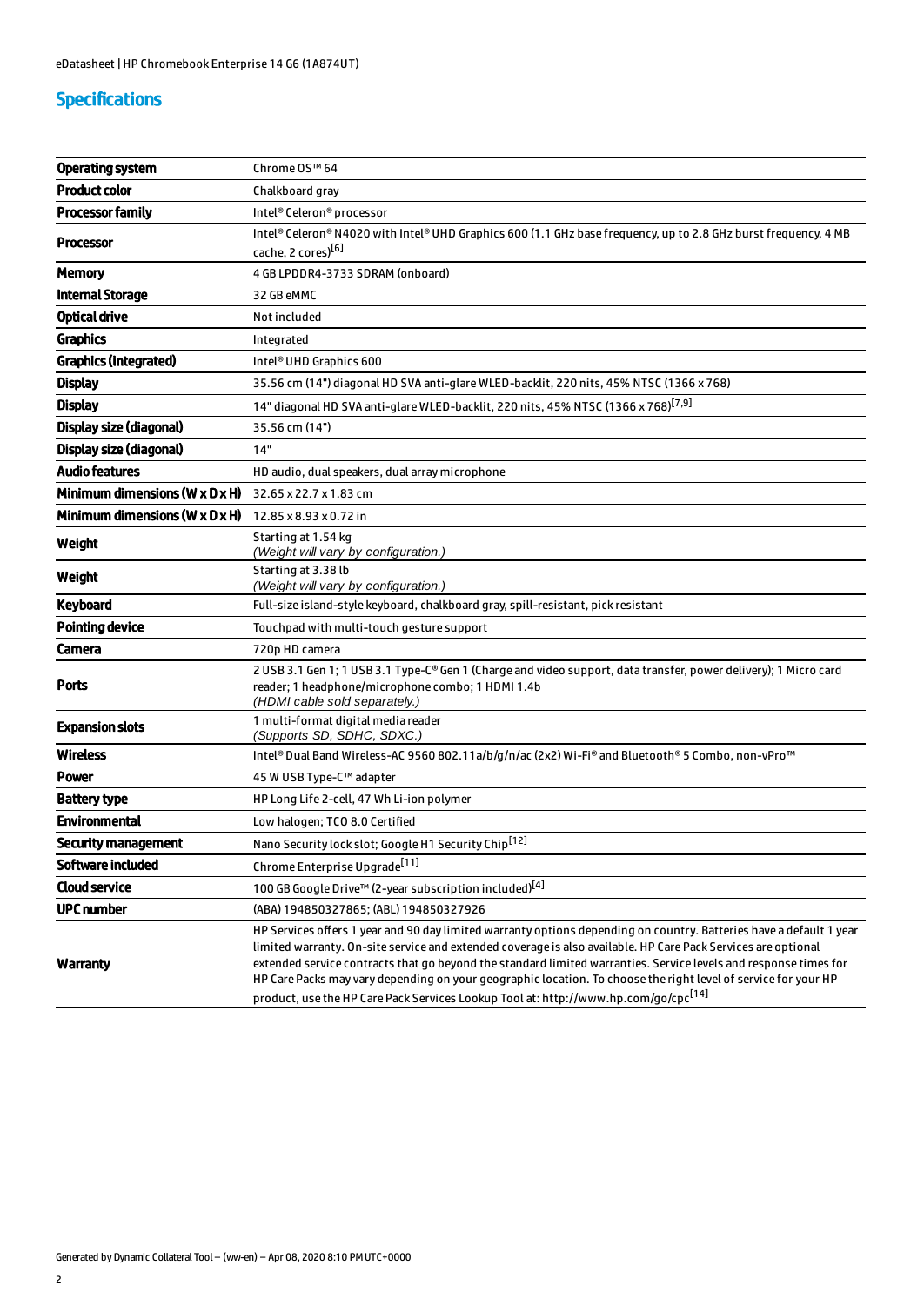# Top Recommended Displays, Accessories and Services

| <b>EliteDisplays</b>                              |                |  |
|---------------------------------------------------|----------------|--|
| HP EliteDisplay E243 23.8-inch Monitor            | 1FH47A7        |  |
| HP EliteDisplay E243 23.8-inch Monitor            | 1FH47A8        |  |
| HP EliteDisplay E243 23.8-inch Monitor            | 1FH47AA        |  |
| HP EliteDisplay E243 23.8-inch Monitor            | 1FH47AS        |  |
| HP EliteDisplay E243 23.8-inch Monitor Head Only  | 1FH47U9        |  |
| HP EliteDisplay E243d 23.8-inch Docking Monitor   | 1TJ76A8        |  |
| HP EliteDisplay E243d 23.8-inch Docking Monitor   | 1TJ76AA        |  |
| HP EliteDisplay E243d 23.8-inch Docking Monitor   | 1TJ76U9        |  |
| HP EliteDisplay E243p 23.8-inch Sure View Monitor | 5FT13A7        |  |
| HP EliteDisplay E243p 23.8-inch Sure View Monitor | 5FT13A8        |  |
| HP EliteDisplay E243p 23.8-inch Sure View Monitor | 5FT13AA        |  |
| HP EliteDisplay E243p 23.8-inch Sure View Monitor | 5FT13U9        |  |
| <b>Docking Stations</b>                           |                |  |
| HP USB-C/A Universal Dock G2                      | 5TW13AA        |  |
| HP USB-C Travel Hub G2                            | 7PJ38AA        |  |
| Cases                                             |                |  |
| HP 15.6 Business Top Load                         | 2SC66AA        |  |
| HP 14.1 Business Slim Top Load                    | 2SC65AA        |  |
| HP Recycled Series 15.6-inch Top Load             | 5KN29AA        |  |
| <b>Keyboard and Mouse Kits</b>                    |                |  |
| HP Slim USB Keyboard and Mouse                    | T6T83AA        |  |
| Mice                                              |                |  |
| <b>HP Comfort Grip Wireless Mouse</b>             | <b>H2L63AA</b> |  |
| <b>Power Adapters</b>                             |                |  |
| HP 45W USB-C LC Power Adapter                     | 1MZ01AA        |  |
| <b>PC Locks</b>                                   |                |  |
| HP Sure Key Cable Lock                            | 6UW42AA        |  |